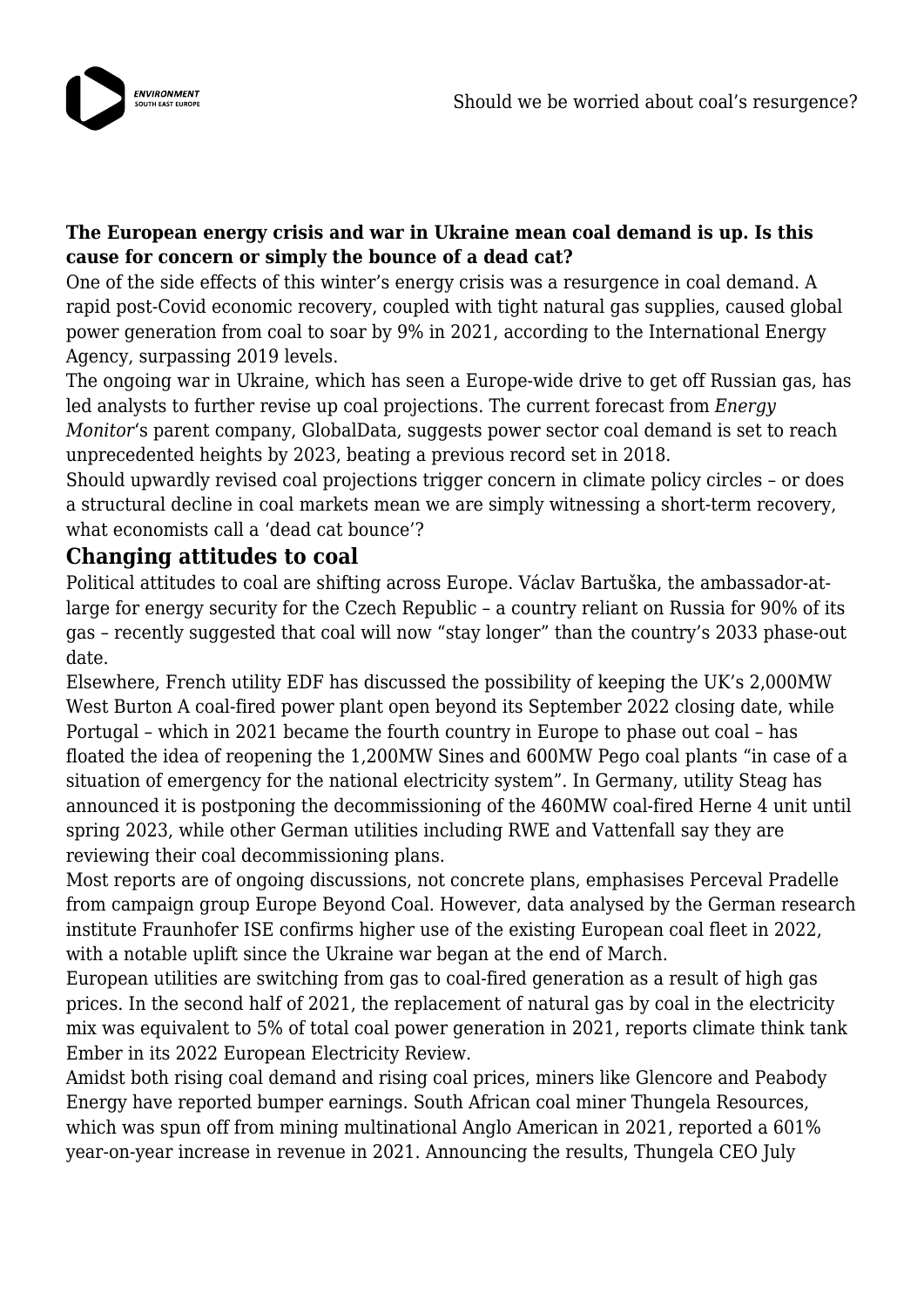

Ndlovu said the company had started getting more European inquiries for its coal during the Northern Hemisphere's winter and these inquiries had continued following Russia's invasion of Ukraine.

# **Drawing the correct conclusion**

One of the major takeaways from November's UN climate conference, COP26, was a sense that the world was finally on a pathway to eliminating coal. At least 23 countries made new commitments to phase out coal-fired power generation, including emerging South East Asian economies Indonesia and Vietnam. The final cover text agreed between the 197 COP26 participants included a commitment to "phase down" coal. UK COP President Alok Sharma asserted "the end of coal is in sight".

Is all of this hard-fought progress now under threat? Not likely, says Leo Roberts, from think tank E3G's coal transition team. "Most of the commitments made at COP26 were long-term phase-out commitments into the 2030s and 2040s. Recent upward coal trends are only expected to last over the short to medium term," says Roberts. "No increase in coal consumption is good news, but increased use of existing assets, or delayed closures of power plants, does not represent the same level of risk as building new plants." Kathrin Gutmann from Europe Beyond Coal says what we are currently seeing is a rise in short-term coal consumption in select European countries as "temporary cover" and the most important thing will now be for European governments to push massive new energy efficiency and electrification programmes as well as renewables deployments, while retaining existing coal phase-out targets.

## **Long-term structural decline**

The key factors that have precipitated coal's structural decline all remain in place. Politicians remain concerned about coal's high carbon emissions. Financiers remain reluctant to invest in new coal projects, given that countries' net-zero pledges mean those projects would likely have to close before their intended lifespan is up, and coal generation remains far more expensive than solar and wind power, particularly so following the war in Ukraine, which has led to soaring gas and coal prices.

"While energy security concerns have been heightened by the current crisis, it has also shown us that fossil fuels no longer represent energy security," says Roberts.

It is a little-known fact that, as well as supplying 27% of crude oil and 41% of gas, Russia also provides 47% of the EU's coal. After the massacre of Ukrainian civilians in the town of Bucha was unveiled to the world at the start of April 2022, the EU imposed a 120-day deadline to get itself off Russia coal. This is more symbol than substance, since the EU is effectively blocking a fuel it hasn't been using that much, but the Ukraine war has reminded policymakers of just how volatile fossil fuel markets can be.

"The current emergency underlines just how vital accelerating the transition away from fossil fuels, including from coal power, is for both energy security and to stop the climate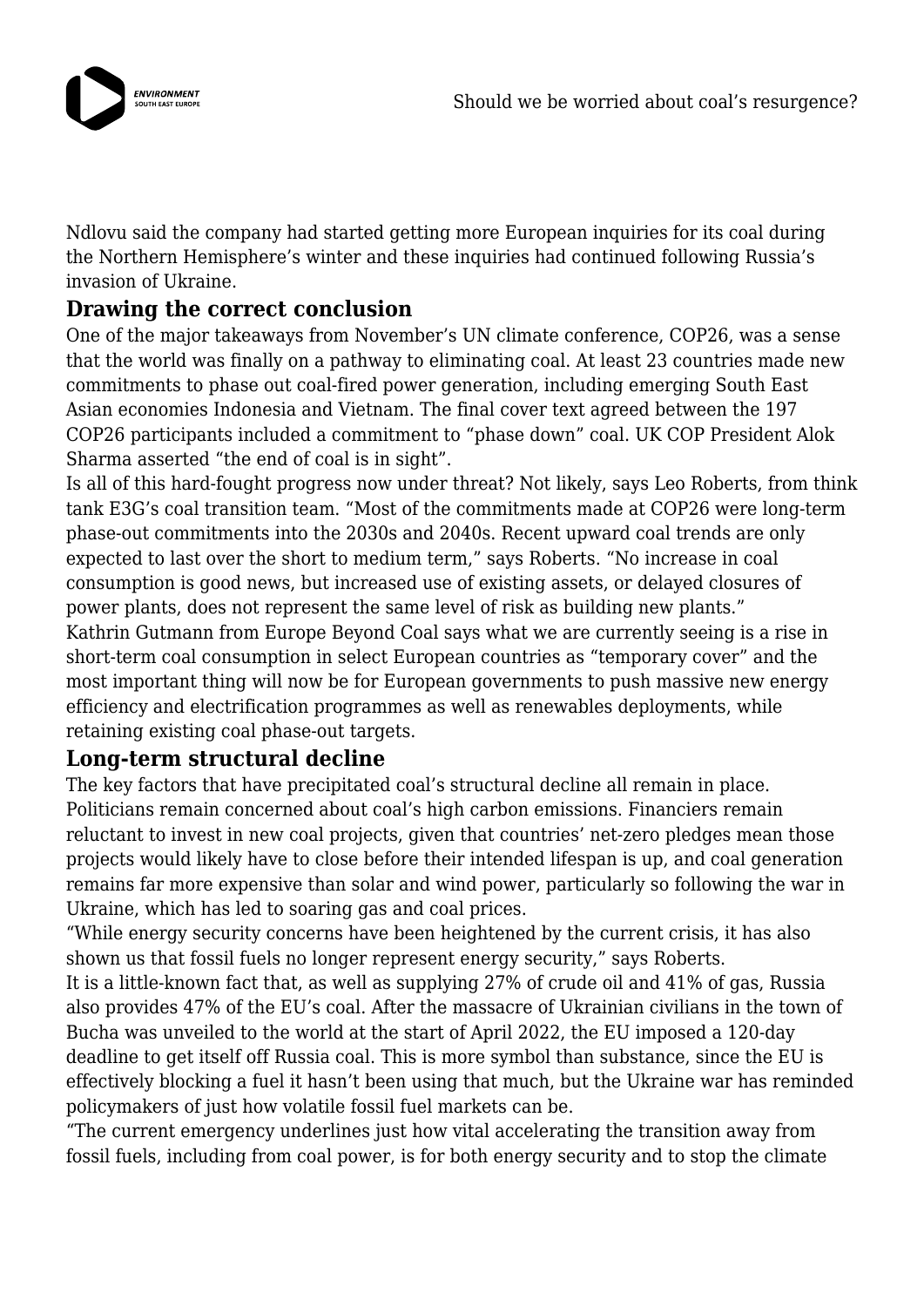

crisis," says Anna Drazkiewicz from the Powering Past Coal Alliance, a coalition of governments and organisations working to advance the transition from unabated coal power generation to clean energy. "The recent rise in coal emissions and the short-term return to coal power […] are unlikely to change the long-term trend of coal's demise." Fixating on coal risks forgetting that Europe's response to Ukraine has also been to boost other energy sources. Germany, for example, is building two new LNG terminals, while Belgium has announced it will delay the closure of two nuclear plants. Meanwhile, all across the continent governments have announced plans to enhance renewables: the Netherlands has doubled its offshore wind plans for between now and 2030, France has said it will end subsidies for gas heating, Italy has announced the Mediterranean's first offshore wind farm, and the UK has said that it too will boost its wind plans.

#### **Beyond Europe**

Gas prices have increased in the US too, although domestic supplies mean the Henry Hub spot price only doubled between January 2021 and March 2022, as opposed to the 11-fold price increase experienced in Europe. As with the rest of the world, US coal miners have recorded bumper profits in recent months, with Peabody Energy, the world's largest private sector miner, recently recording its most profitable quarter on record.

However, as in Europe, structural difficulties mean the sector's decline in the US also appears inexorable at this point. Coal's share of US electricity generation has fallen from 50% a decade ago to less than 20% today. Some 51GW of capacity is expected to close between 2022 and 2027, followed by a further plunge of 23GW in 2028, according to analyst S&P Global. Even Peabody seems to acknowledge that the writing is on the wall: the company announced in March 2022 it will build 3.3GW of solar capacity and 1.6GW of battery storage on former mining sites, in what is the coal giant's first-ever inroad into the low-carbon economy.

As was the case before the war in Ukraine, climate's biggest coal worry is China, a country that burns more coal than the rest of the world combined. China's coal consumption rose 4.6% in 2021, the strongest growth recorded in a decade. Data from GlobalData shows that some 82 coal power plants have been fully or partially activated in the country over the past five years. A further 39 are under construction, while 18 more have been announced or are awaiting permits.

President Xi Jinping may have pledged to peak the country's carbon emissions by 2030 and achieve carbon neutrality by 2060, but he has repeatedly failed to set a cap on total energy use or carbon emissions. The country's most recent energy plan, announced in March 2022, included plans to boost power capacity by 800GW – about the size of India's entire electricity supply – and to upgrade 200GW of the existing coal fleet to become peaker plants that supply electricity when power from variable renewables dips.

One of the big climate wins of 2021 was the announcement from China, Japan and South